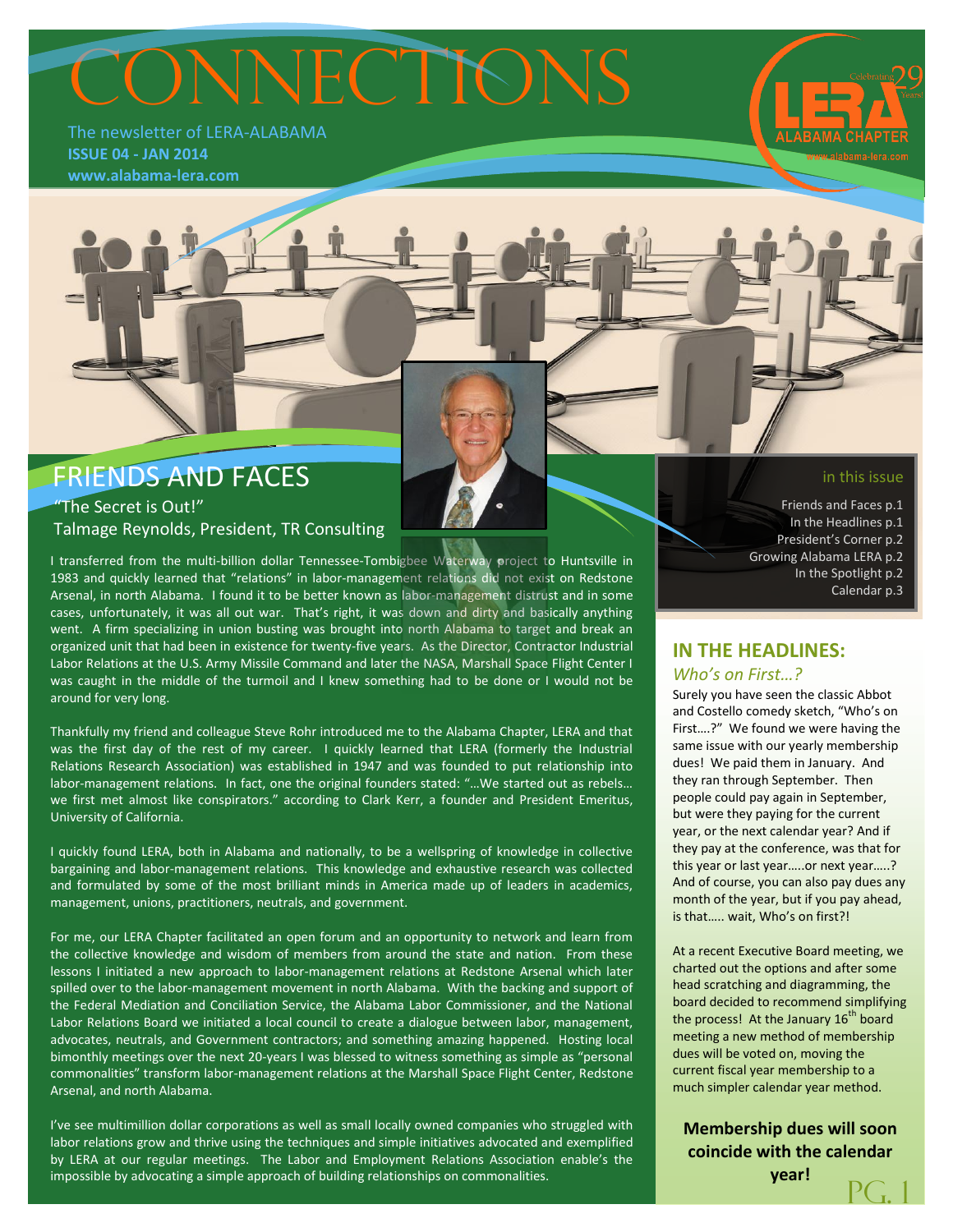## Growing Alabama-LERA:

## Forget the bowl games…the clear winner this year was the Alabama-LERA Fall Conference!

The 2013 Fall Conference was indeed a clear winner! With a new location, the conference was able to provide expanded space for conference sessions with the added bonus of a crisp, new facility. Acoustics and sight lines were improved, allowing the participants to enjoy and learn from the outstanding national level speakers who headlined the sessions. Topics covered were packed with essential information for members of the labor and management communities. Sessions included "Current Developments in Healthcare Reform", "Trends and Directions by the NLRB", "Alabama Update: The Alabama Department of Labor", "Economic Outlook for Alabama, the Southeast Region, and the U.S.", "Social Media Policies and Trends", and an excellent "Ask the Arbitrator" panel discussion. The conference concluded with the installation of the 2014 Chapter President, Stephen McCormick, Director of Governmental Affairs, Alabama Department of Labor.



ABOVE: Attendees participate in the 2013 Alabama-LERA Fall Conference. The program lineup included top caliber speakers from Maynard, Cooper & Gale; the National Labor Relations Board; Alabama Department of Labor; Auburn University Montgomery; The Gardner Firm; and a panel of arbitration experts.

# IN THE SPOTLIGHT: The 2014 Birmingham Dinner Meeting

#### When:

January 16, 2014 Registration at 5:30pm Dinner & Program at 6:00pm Where:

Alabama Power Company Headquarters 600 NTH 18th Street, Birmingham, AL 35203 How: Cost is \$35. Make your reservation on-line at

www.alabama-lera.com



### THE PRESIDENT'S CORNER



#### Hello!

First and foremost I want to wish everyone Happy Holidays. I would like to introduce myself to the membership; my name is Stephen McCormick, and I am the Director of Governmental Affairs for the Alabama Department of Labor. It is my pleasure to serve as the President of the LERA-Alabama Chapter for 2013-2014.

It is an exciting time for the Chapter as we continue to provide benefits for unions, management, academics and neutrals all while we grow in membership. The annual state conference in Orange Beach was a great success. The new location was a big hit. The view from the conference room was amazing; you must truly see it to believe it. The presentations and panel discussions were thorough and full of vital information. I hope everyone plans to attend again next year.

As the New Year is upon us, I would like to ask everyone to be thinking of new members that can join the LERA-Alabama Chapter. This effort will benefit the chapter and all existing members by providing new faces that have new ideas and perspectives.

I hope to see everyone at the Birmingham dinner meeting on January 16, 2014.

Stephen